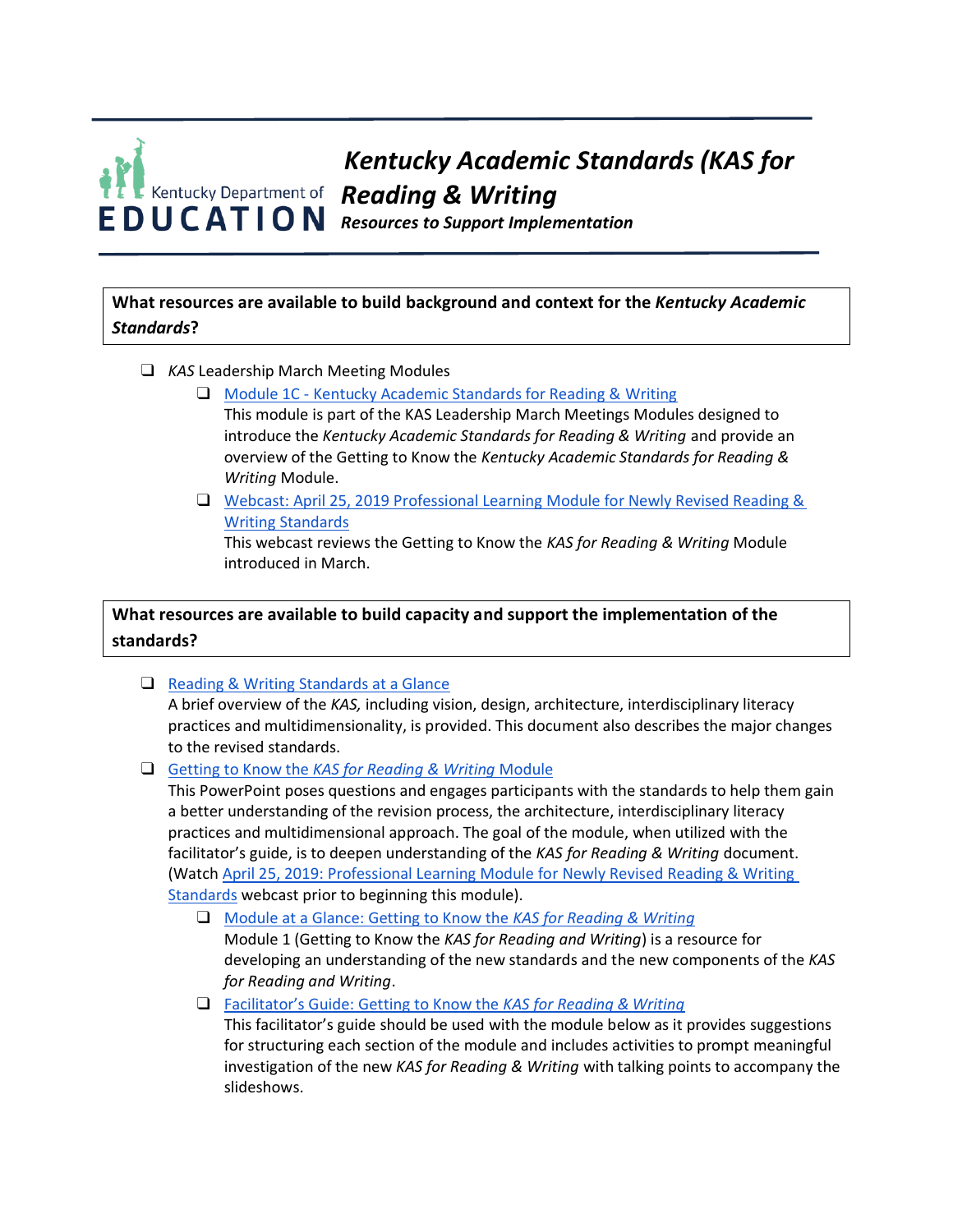❑ Webcast: May 23, 2019 [Interdisciplinary Literacy Practices](https://youtu.be/KRRsTQ_OCmQ) & [Webcast](https://kystandards.org/wp-content/uploads/2019/06/Interdisciplinary-Literacy-Practices-Webcast-1.pptx) Slides

This webcast and slides that accompany it describe the ten interdisciplinary literacy practices, their purpose and function as well as how intentional engagement of the practices helps to foster literacy and promote student learning.

# **What alignment tools are available?**

❑ [Reading & Writing Instructional Resources Alignment Rubric K-2](https://education.ky.gov/curriculum/standards/kyacadstand/Documents/Instructional_Resources_Alignment_Rubric_for_RW_K-2.docx)

The K-2 Instructional Resources Alignment Rubric is meant to guide districts and schools in assessing existing or purchasing new instructional resources to determine what revisions may be needed to ensure alignment to the *Kentucky Academic Standards for Reading & Writing*.

# ❑ [Reading & Writing Instructional Resources Alignment Rubric 3-12](https://education.ky.gov/curriculum/standards/kyacadstand/Documents/Instructional_Resources_Alignment_Rubric_for_RW_Grades_3-12.docx)

The 3-12 Instructional Resources Alignment Rubric is meant to guide districts and schools in assessing existing or purchasing new instructional resources to determine what revisions may be needed to ensure alignment to the *Kentucky Academic Standards for Reading & Writing*.

- ❑ Alignment Tools Resources
	- ❑ Assignment Review & Alignment Professional Learning Module (TNTP)
		- ❑ [The Opportunity Myth Student](https://sway.office.com/KSyCiwGibZkmNcWV?ref=Link&loc=play) Profile

This module is the first in a series of modules intended to help teachers become more comfortable in the work of evaluating student assignments to ensure they are grade appropriate and meet the demands of the *KAS.* It will do this by introducing teachers to an actual student's experience with the four resources, as highlighted in *The Opportunity Myth*.

- ❑ [Assignment Review Protocol -](https://sway.office.com/2kcaF3MuFTxHJkQN?ref=Link) Reading & Writing Module This Reading and Writing focused module will walk educators through howto use the *Content* section of the Kentucky Assignment Review Protocol to ensure that assignments are aligned to the *KAS for Reading & Writing*.
- ❑ [Webcast: September 19, 2019](https://www.youtube.com/watch?v=iUTUCAID8uk) Alignment Tools & [Webcast](https://education.ky.gov/curriculum/standards/kyacadstand/Documents/Alignment_Tools_Webcast_Slides.pptx) Slides

This webcast features an overview of resources that are available to Kentucky educators for implementing the *KAS* and explains specifically how schools and districts can utilize the Assignment Review Protocol.

❑ [Reading & Writing Assignment Review](https://education.ky.gov/curriculum/standards/kyacadstand/Documents/Reading_and_Writing_Assignment_Review_Protocol.docx) Protocol

The teacher assignment review protocol is intended to help teachers, leaders and other stakeholders evaluate assignments to ensure that students are given the opportunity to meaningfully engage in worthwhile grade-level content.

❑ [Reading & Writing Student Assignment](https://kystandards.org/standards-resources/sal/) Library

This Student Assignment Library provides examples of student tasks that are weakly, partially and strongly aligned to standards. The assignments can be used with the [Assignment Review Protocol t](https://kystandards.org/standards-resources/assignment-review-protocols/)o develop a better understanding of the tool and how it can be applied to a teacher's own work.

❑ Webcast: October 17, 2019 [Gaining Clarity Through PLCs](https://youtu.be/M1fLex2mvvQ) & [Webcast](https://education.ky.gov/curriculum/standards/kyacadstand/Documents/Oct_17_Webcast_Clarity_in_PLCs.pptx) Slides

This webcast provides an overview explaining why a PLC is important in improving teaching and learning at all levels. Educators will learn how PLCs can support teacher clarity around the *KAS for Reading & Writing*.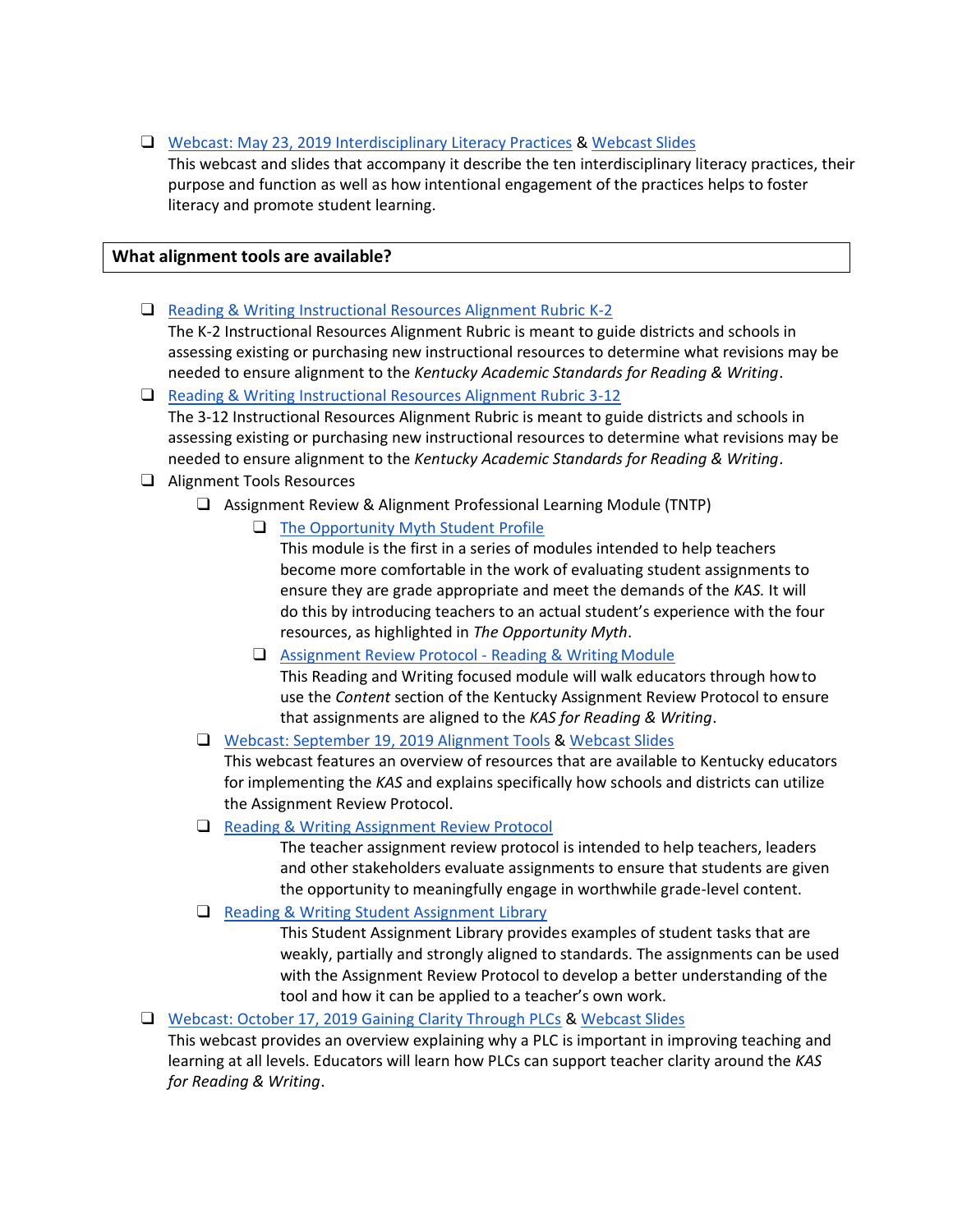#### ❑ [Breaking Down a Reading & Writing](https://education.ky.gov/curriculum/standards/kyacadstand/Documents/Breaking_Down_a_Reading_and_Writing_Standard.pdf) Standard

This protocol helps educators develop an understanding of the *KAS for Reading & Writing* by providing a guide for breaking down a standard to gain clarity.

❑ Webcast: April 23, 2020 [Breaking Down a Reading & Writing Standard Protocol](https://youtu.be/WavygFh4UU8) [&](https://education.ky.gov/curriculum/standards/kyacadstand/Documents/Reading_and_Writing_Breaking_Down_a_Standard_Protocol.pptx) [Webcast](https://education.ky.gov/curriculum/standards/kyacadstand/Documents/Reading_and_Writing_Breaking_Down_a_Standard_Protocol.pptx) Slides

# **What additional resources are available for supporting effective literacy instruction?**

- ❑ Modules on Effective Literacy Instruction
	- ❑ [Academic Vocabulary](https://kystandards.org/standards-resources/rw-resources/rw-pl-modules/academic-vocabulary/) (Grades 6-8 & Grades 9-12)

These modules provide teachers with opportunities to gain knowledge and skills for teaching academic vocabulary by analyzing units and lessons, creating lessons, rehearsing those lessons and reflecting on videos of classroom practice. Teachers also will apply strategies from this module in their own instruction to examine student progress through formative student work analysis and product-based student performance.

#### ❑ [Understand Text-Dependent Questions \(TDQ\) Module](https://kystandards.org/utdq/)

This interactive professional learning module provides information on TDQ, a classroom technique that teachers can use to improve students' understanding of complex texts. Teachers will learn how to write questions that are only answerable by referring to the text being read.

#### ❑ [Plan a Close Reading Lesson](https://kystandards.org/standards-resources/rw-resources/rw-pl-modules/pacrl/)

This module explains what close reading is and provides step-by-step directions for planning a close reading lesson.

#### ❑ [Quantitative and Qualitative Analysis](https://kystandards.org/standards-resources/rw-resources/rw-pl-modules/quant_qual_analysis/)

This interactive professional learning module helps teachers analyze text complexity. By analyzing quantitative and qualitative features as well as reader and task considerations, teachers will be able to use this learning to select appropriate texts for their students.

#### ❑ [Task Predicts Performance](https://kystandards.org/task-predicts-performance/)

This module walks participants through the process of analyzing text dependent writing tasks to see if they meet the rigor and demands of the new *Kentucky Academic Standards for Reading and Writing*.

#### ❑ [Improving ELA Tasks](https://kystandards.org/standards-resources/rw-resources/rw-pl-modules/improving-ela-tasks/)

Building upon the learning from the *Task Predicts Performance* module, *Improving ELA Tasks* offers guidance on improving ELA assignments to meet the rigor and demands of the new *Kentucky Academic Standards for Reading and Writing*.

#### ❑ Composition Resources

❑ [Composition in the Classroom](https://education.ky.gov/curriculum/standards/kyacadstand/Documents/Composition_in_the_Classroom.pdf)

*Composition in the Classroom* takes an in-depth look at each of the three modes of writing, the three types of writing, and authentic audiences, forms and purposes. Each section on the three modes of writing contains examples of potential instructional for elementary and secondary classrooms.